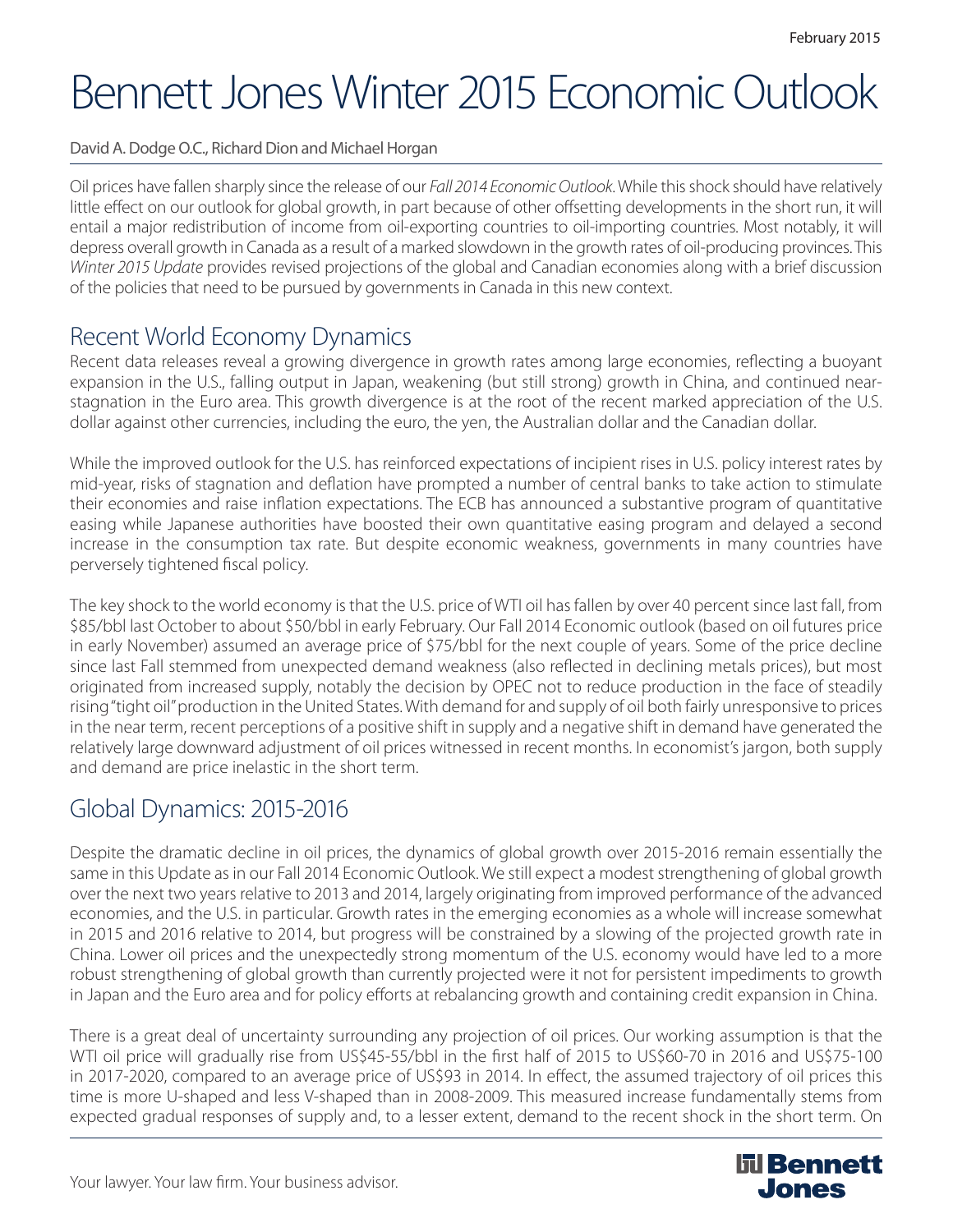the supply side, some current production risks being shut-in since breakeven costs may be above a very low shortterm expected oil price. More importantly, companies will slow or defer work on ongoing or planned projects to conserve cash, resulting in delayed completion and reduced future supply. On the demand side, expectations of eventually higher prices in light of deep cuts in investment spending by the oil industry may further induce increased short-term demand for oil inventory. Lower oil prices would incent the consumers of oil products to acquire less fuel-efficient cars, trucks and other pieces of equipment; eventually this would boost demand for oil. This being said, there is much uncertainty about the speed and magnitude of the responses of supply and demand to the current oil price shock. Moreover, there is some probability that supply disruptions will occur in the future for technical or geopolitical reasons.

There are thus both upside and downside risks to the above projection of oil price trends. One new feature of the oil market relative to earlier episodes of substantial price adjustment is that the important new supply of oil from the shale basins in the U.S. appears to be more responsive to price movements than most other existing sources of supply. New shale production can be turned off and on relatively quickly and has become as important a source of swing production as is Saudi Arabia. Thus, the oil price over 2017-2020 period may be near the lower end of the \$75-100/bbl range on which we had based our medium-term outlook last Fall.

# Global Growth Outlook 2015-2016

Global growth should average close to 3.5 percent in both 2015 and 2016. In the **United States** the expansion likely reaches high gear in 2015, even more so than projected in the Fall, and slows to an above-potential rate of slightly less than 3 percent in 2016. An improved labour market, higher business and consumer confidence and lower oil prices contribute to a strong momentum in domestic spending. However, the marked appreciation of the U.S. dollar will tend to depress net exports. An expected modest rise in U.S. interest rates starting around mid-2015 will contribute to the slower output growth projected for 2016. In the **Euro** area and **Japan**, the (quantitative) easing of monetary policy, the depreciation of the currency and lower oil prices should help to raise growth, but to still fairly modest levels by 2016. Growth in **China** is expected to continue to decelerate in 2015 and 2016 in response to excess capacity and slower credit growth. Some emerging countries which are oil importers (such as India) should see their growth prospects improve. Commodity exporters (such as Russia and Brazil) face greater head winds.

# Canadian Outlook

TIn Canada, the strong momentum of the economy experienced in mid-2014 is projected to disappear in 2015, as the price of oil falls to a projected \$45-55/bbl in the first half of the year. Real GDP growth falls to 2.1 percent in 2015 from 2.4 percent in 2014, before rebounding to 2.4 percent in 2016. Weakening growth in 2015 arises from the oil price shock which leads to a cut in the level of total business fixed investment, concentrated in the oil and gas sector.

|                      | 2013         | 2014     | 2015     | 2016     |
|----------------------|--------------|----------|----------|----------|
| Canada               | 2(2.0)       | 2.4(2.3) | 2.1(2.4) | 2.4(2.3) |
| <b>United States</b> | 2.2(2.2)     | 2.4(2.3) | 3.6(3.1) | 2.8(2.7) |
| Euro area            | $-0.4(-0.4)$ | 0.8(0.8) | 0.9(1.0) | 1.2(1.2) |
| Japan                | 1.6(1.5)     | 0.1(0.8) | 0.6(0.7) | 1.6(0.8) |
| China                | 7.7(7.7)     | 7.4(7.4) | 7.1(7.1) | 6.7(6.7) |
| World                | 3(3.1)       | 3.1(3.2) | 3.4(3.5) | 3.5(3.4) |

#### **Short-term Prospects for Output Growth (%\*)**

\*Figures in brackets are from the Bennett Jones Fall 2014 Economic Outlook.

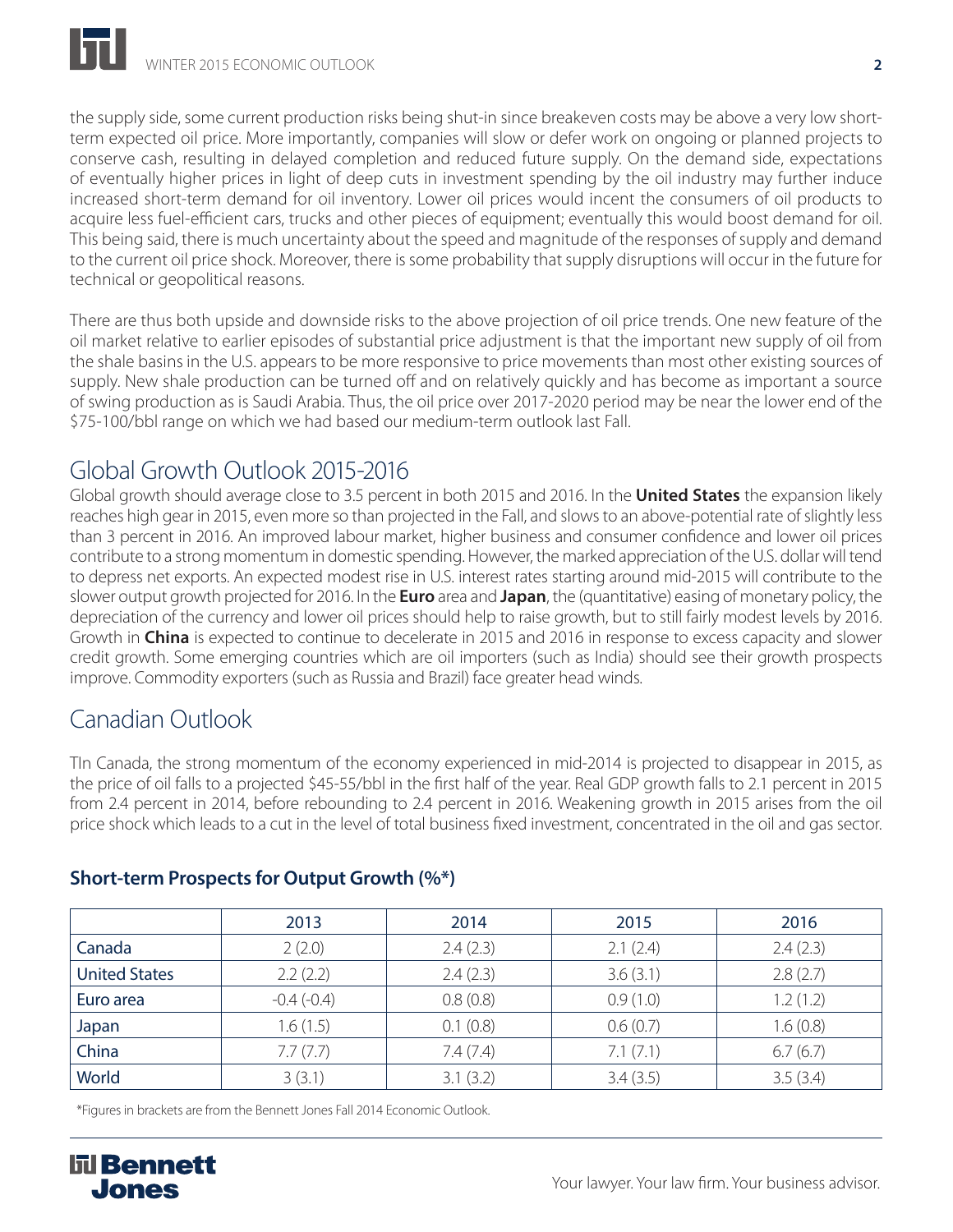

Reduced inflow of foreign investment in the oil and gas sector and the lower price of commodity exports weighs on the value of the Canadian dollar. Our projection for the 2015 value of the Canadian dollar declines from the 83-90 cent range in our Fall Outlook to the 76-84 cents range now. Our projection for the value of the Canadian dollar from 2017- 2020 remains centred on 83 to 85 cents U.S. as it was in our Fall 2014 Economic Outlook.

The decline in the terms of trade and associated loss in the real income of Canadians that results from lower oil prices at least partly counteract the expected positive response of domestic spending to lower oil product prices, the latter acting in effect like a sales tax cut. At the same time, we expect the response of Canadian manufacturing exports to the weaker Canadian dollar and stronger U.S. activity to be somewhat constrained by a lack of production capacity. The lack of capacity is a result of earlier downsizing of the manufacturing sector in response to the loss of global cost competitiveness. In Southern Ontario, this has been accentuated by a shift in the locus of U.S. manufacturing activity from the Great Lakes states to the southern states and Mexico.

Canadian growth should strengthen to 2.4 percent in 2016 as business investment outside the oil and gas industry picks up steam, and exports of manufactured goods and services improve even as the U.S. expansion slows somewhat. Household demand also continues to improve, although the improvement is mitigated to some extent by higher prices of fuel and imported goods and by a likely higher household savings rate, especially in oil producing regions. Interest rates are also expected to begin to rise modestly toward the end of 2016.

While the net impact of lower oil prices is negative on the overall Canadian economy over the 2015-2016 period, the impact differs substantially across regions depending on the relative importance of their oil sector versus the sectors that are sensitive to exchange rate movements and to U.S. growth, notably manufacturing. This is because lower oil prices stimulate U.S. growth and induce a weaker Canadian dollar, both of which have a positive effect on Canadian manufacturing production. The projected lower oil prices will sharply depress growth in oil-producing provinces, particularly Alberta and Newfoundland and Labrador, and will have negative spillovers on the rest of the country through inter-provincial trade links and lower labour demand. On balance, however, lower energy costs and the weaker Canadian dollar will tend to support output growth in Ontario and Quebec.

The shock to oil prices will have significant effects on the budgetary positions of governments in Canada in 2015, 2016 and beyond. The fall in the oil price in 2015 to around US\$50 from its 2014 average of US\$93 will likely erode the federal fiscal balance in 2015 by about \$5 billion. This is due to slower growth in income and spending in Canada and their effect on government revenues and automatic stabilizing expenditures (*e.g.*, EI). **Alberta** faces a sharp drop in government revenues that would bring its operational budget into considerable deficit in 2015 and 2016 barring any major budgetary adjustment. The fall in government revenues arises both from a drop in non-renewable resource revenues, largely royalties which accounted for 15 percent of total revenues in 2013-14, and much slower growth in income and spending in the province. Very rough calculations suggest that with WTI at US\$50 and the Canadian dollar at US\$0.80 in 2015, total government revenues in that year could fall by between \$7 billion and \$9 billion relative to a case in which the price of WTI would continue at its 2014 average of US\$93/bbl and the Canadian dollar at its 2014 average of US\$0.905. **Ontario**, on the other hand, could experience somewhat stronger growth in income and spending as a result of faster U.S. growth and the weaker Canadian dollar. This, on balance, would tend to increase growth in government revenues and reduce the budget deficit.

# What Should Governments Do?

In the first instance, given the prospective slowdown in the Canadian economy, the federal government and those provinces with a low or moderate debt/GDP ratio should let automatic stabilizers work. That is, they should not try to offset the immediate impacts of the slowdown on their revenues and expenditures.

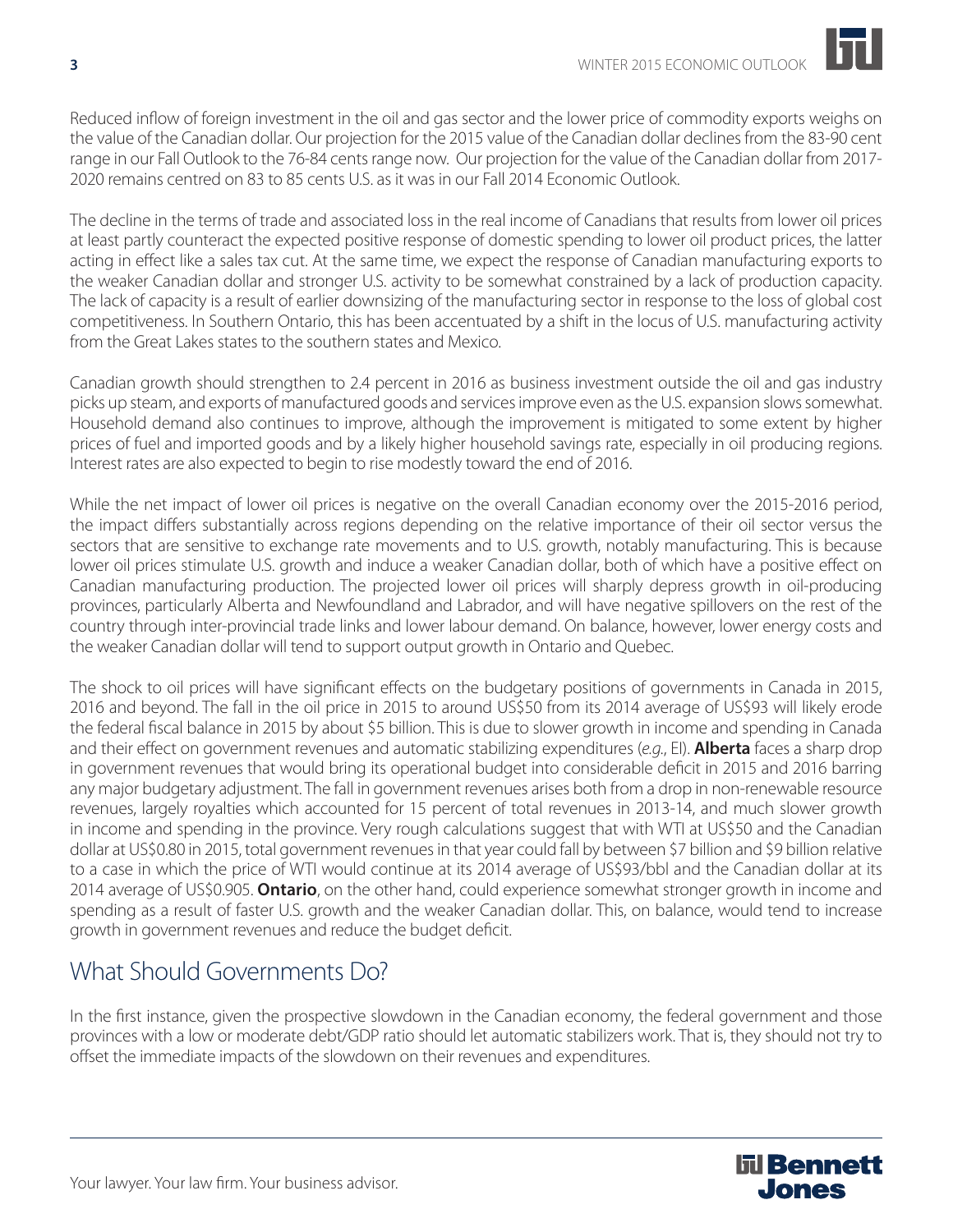In the second place, the federal government and the provinces should consider accelerated investment in needed infrastructure to take advantage of the reduced wage and cost pressures resulting from the decline of private investment in the resource industries. This might take the form of federal support for provincial or municipal investment along the lines of the special federal-provincial infrastructure program introduced in 2009. The federal government could also increase needed infrastructure investment in its own jurisdiction. However, over the medium term, the federal and provincial governments need to pay greater attention to the proper pricing of services provided by publicly financed infrastructure. This could be done through the greater use of user fees and charges.

Increased net spending would support aggregate demand at a time when economic slack is rising or declining more slowly because of weaker demand growth. Even more important than the short term stimulus effects, infrastructure investment, if properly targeted, would enhance economic efficiency and raise potential output and real income per capita in the longer run. An increase in infrastructure expenditure at this time would also be consistent with both the IMF's call for greater such investment in its Fall 2014 World Economic Outlook and the G20 Global Infrastructure Initiative put forward at Brisbane in November 2014. Moreover, now is the time to invest given that long-term interest rates are low.

The federal government and the provinces should also consider increasing their existing excise taxes and carbon taxes to offset some of the decline in fuel prices. This would send an offsetting price signal to consumers for environmental reasons. More importantly, it would help to fund infrastructure investment and to achieve fiscal balance.

In the case of Alberta, the government should not waste the opportunity provided by the current drop in revenues to correct a serious long-term structural budget problem associated with high per capita program expenditures relative to other provinces, insufficient non-resource tax revenues to cover operating expenses and volatile direct resource revenues. This may require a three-pronged approach: (1) reducing current operating expenditures, including restraint on wages and salaries, while boosting investment in critical infrastructure while private investment is weak; (2) broadening income tax and consumption tax bases, and raising user charges; and (3) establishing a policy framework for the future use of direct resource revenues. Such a framewo rk might provide for future revenues from royalties and land sales to be deposited in a special non-budgetary fund which could be comprised of: a sovereign wealth component (*i.e.*, a true heritage fund à la Norway), and a development component (for capital expenditure to support the future development of the Alberta industry).

The fall in oil prices has brought a substantial depreciation of the Canadian dollar that should facilitate adjustment of the economy to the significant loss in the terms of trade consequent to the oil price retreat. This adjustment implies increased net real Canadian exports in response to the improved cost competitiveness of Canadian producers of goods and services resulting from the weaker Canadian dollar. Manufacturing exports from Central Canada and net exports of travel and tourism services should be prime beneficiaries of the gain in Canadian competitiveness. Better prospects for net sales abroad in turn would encourage more business investment to increase capacity and raise productivity, which has fallen increasingly short of U.S. level in recent decades. For these adjustments to fully materialize, however, it is imperative that Canadian wages and costs in Canadian dollars are kept under control (*i.e.*, do not increase faster than Canadian productivity) so that the initial gain in competitiveness is not significantly eroded subsequently. This is relevant not only for Central Canada but also for the rest of the country, including Alberta where costs have escalated in recent years.